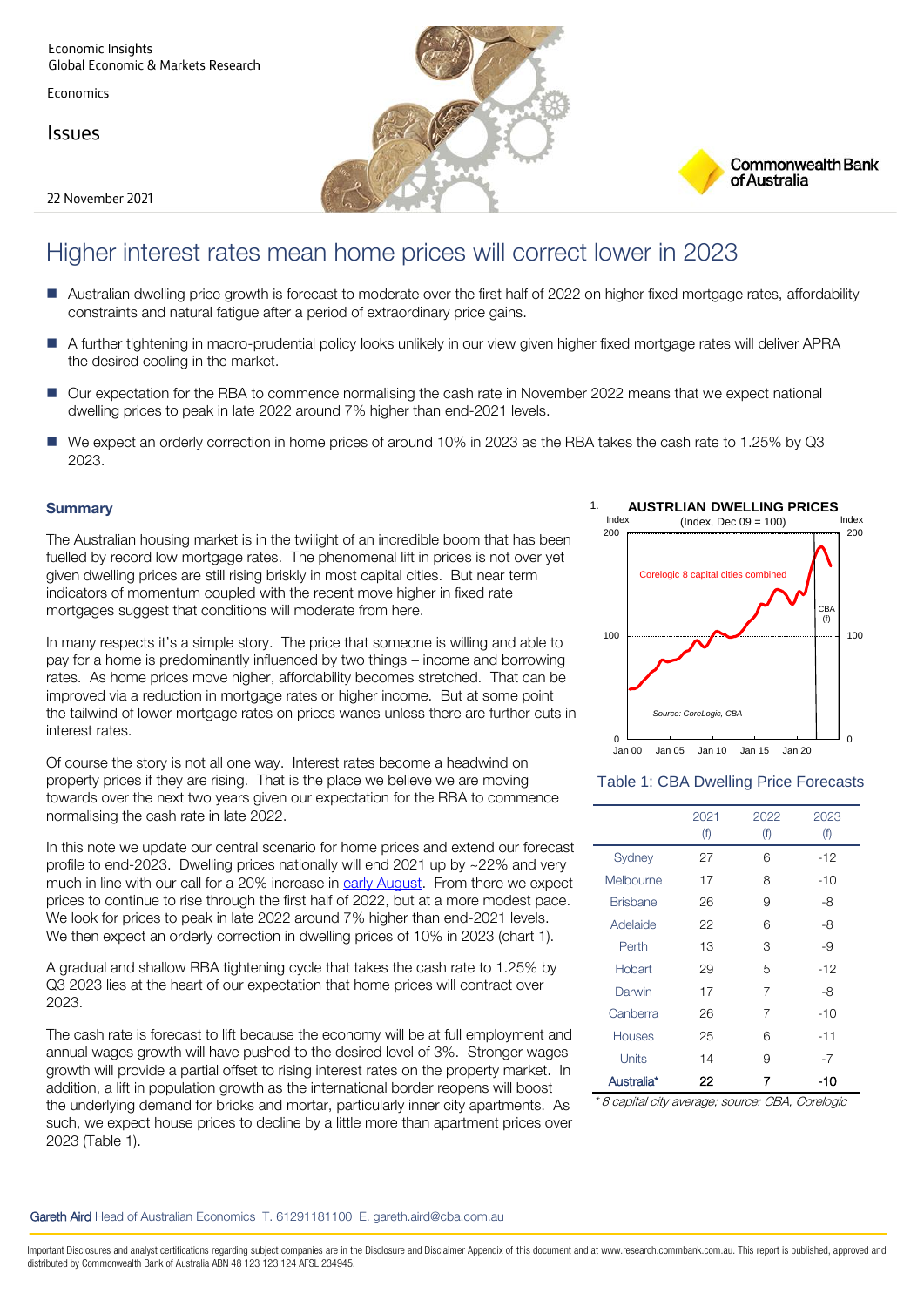$\mathfrak{D}$ 

# **Recent story**

Lockdowns in large parts of the country from July to October 2021 had no discernible impact on the demand for housing. The upshot is that Australian home prices have risen at an extraordinary pace over 2021. According to CoreLogic, property prices rose by a robust 1.4% across the eight capital cities in October (latest available). That builds on similar increases from July to September, although there has been a clear moderation in the monthly pace of price gains (chart 2). Annual growth accelerated to 20.8% in October due to base effects.

The housing market has without a doubt been red hot. But the recent price outcomes pre-date two key developments that will exert a cooling influence on the property market.

First, APRA announced in early October an increase in the minimum interest rate buffer it expects banks to use when assessing the serviceability of home loan applications (see [here\).](https://www.commbankresearch.com.au/apex/ResearchArticleViewV2?id=a0N4y00000liwSsEAI&un=gareth.aird@cba.com.au&tk=YTBONHkwMDAwMGxpd1NzRUFJOmdhcmV0aC5haXJkQGNiYS5jb20uYXU=) More specifically, the minimum interest rate buffer was increased to 3.0% from 2.5%. The policy change came into effect on 1 November 2021.

Second, a number of lenders have in recent weeks lifted interest rates on fixed rate mortgages in line with higher funding costs and the RBA's abandonment of its yield curve target. This will have a dampening impact on the demand for credit.

The share of new lending that has been fixed over the pandemic as opposed to floating has been a lot larger than usual because fixed rates have generally been lower than the standard variable rate (charts 3 and 4). The increase therefore in the interest rates on fixed rate mortgages will have a larger than usual cooling influence on the demand for credit. In addition, the lift in the fixed rates is a reminder to would-be borrowers that interest rates can move higher.

We believe that APRA will welcome a lift in fixed mortgage rates to the extent that it makes it less likely that they will need to employ further macro-prudential policies to cool the market. Indeed it is now our central scenario that the housing market will moderate sufficiently over the early part of 2022 and that there will be no further macro-prudential policy changes.

# **Prices will keep rising before they correct lower**

A cooling market is not the same thing as a falling market. Prices are still rising at a reasonable pace. And near term momentum indicators like auction clearance rates and the house price expectations index from the WBC/MI Consumer Sentiment survey, which feed into our proprietary dwelling price model, point to home prices continuing to rise at a softening pace which now sits at around 1% per month (chart 5).

We expect the pace of monthly gains to moderate quite significantly by mid-2022 due primarily to higher fixed mortgage rates. As this happens we expect a cooling feedback loop to intensify whereby subduing buyer expectations coupled with general fatigue and a growing anticipation of RBA rate hikes sees prices peak in Q3 2022 (at this point we forecast prices will be around 7% higher from end-2022 levels). Whilst in some respects point forecasts are false precision, they provide guidance on what sort of a lift in prices we are looking for in 2022 before the peak is reached, which we believe will be on the eve of the RBA's tightening cycle.

#### **How far will prices correct lower**

The extent to which prices correct lower will depend in large part on the speed and magnitude to which the RBA lifts the cash rate. On that score we expect a



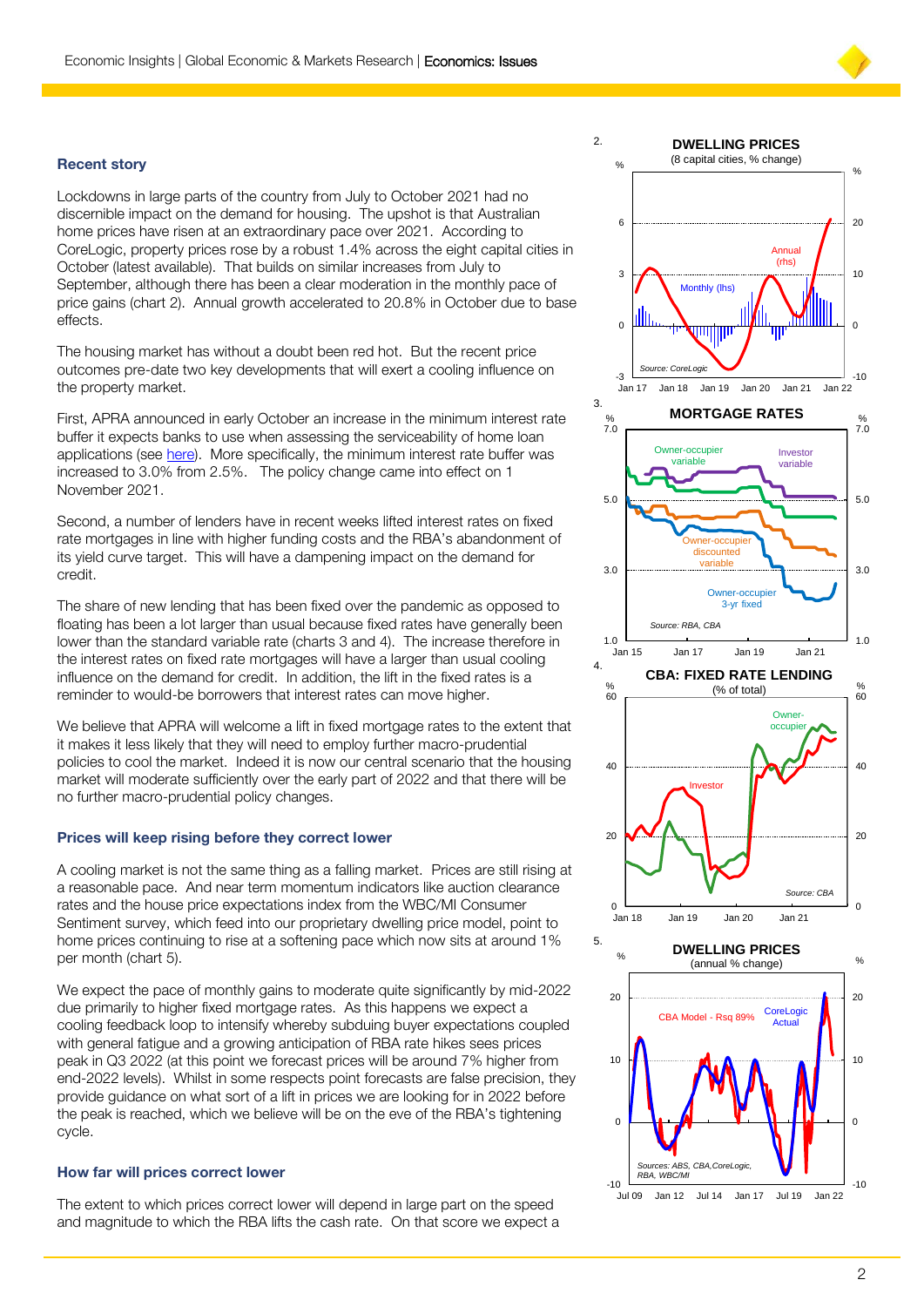

shallow and gradual tightening cycle given the elevated level of household indebtedness (chart 6).

Our base case is that the RBA starts normalising the cash rate in November 2022 (chart 7). We have pencilled in a first increase of 15bp in November 2022, which would take the cash rate to 0.25%. We expect that to be followed by an increase of 25bp in December 2022. We have three further 25bp hikes in Q1 23, Q2 23 and Q3 23 that take the cash rate to 1.25% (our estimate of neutral which is a lot lower than the [RBA's estimate](https://bcove.video/3CnfvrQ) of "at least" 2.5%).

The standard variable rate could be expected to move higher in a broadly similar fashion to the path of the cash rate. As such, a lift in the cash rate to 1.25% would take mortgage repayments as a share of household disposable income to around 15.0%. This is the level we asses to be 'normal' based on the experience of the past two decades (charts 8 and 9).

Rising rates will put downward pressure on the demand for credit which will result in dwelling prices correcting lower. Indeed rising rates work in much the same way falling interest rates generate an increase in demand for credit and higher home prices.

The impact of rising interest rates will be quite significant on borrowing capacity and credit demand given the percentage change will be large (the lower the starting interest rate the bigger the *percentage change* for a given *percentage* point change in rates). However, it is important to consider why we expect the RBA to raise the cash rate in late-2022 - the economy will be at full employment and annual wages growth will have pushed to the desired level of around 3%.

Stronger wages growth will provide a partial offset to rising interest rates on the property market. In addition, a lift in population growth through 2023 due to higher net overseas immigration will boost the underlying demand for bricks and mortar.

As a result, we forecast dwelling prices to fall by around 10% in 2023. This may on the surface sound like a large fall. But context is key. Price rises have been exceptional over 2021 and further gains are forecast in 2022. A decline in national dwelling prices of 10% in 2023 on our figuring simply take prices back to where they were in Q3 2021 (of course the decline would be larger in real terms).

The backdrop of an economy running at full capacity, which is why the RBA will normalise the cash rate, means we believe the economy will be well positioned to absorb a decline in home prices of around 10% over a year. It won't be the first time home prices have corrected lower. Recall that national home prices declined by 10% from September 2017 to June 2019.

# **Risks**

The key risk to our forecast for home prices, both upside and downside, is the path of interest rates. If the RBA tightens policy more aggresively and/or earlier than our forecast profile for the cash rate we would expect dwelling prices to fall by more than our central scenario. Equally, if the RBA tightens policy later than we anticipate or delivers a more shallow tightening cycle we would expect a smaller decline in home prices in 2023.

In the near term the main risk to our forecast profile is around macro-prudential policies. If APRA was to bring in additional policies to cool the housing market or further lift the serviceability buffer we would expect smaller price rises in 2022.





(as % of disposable income)



**MORTGAGE REPAYMENTS**

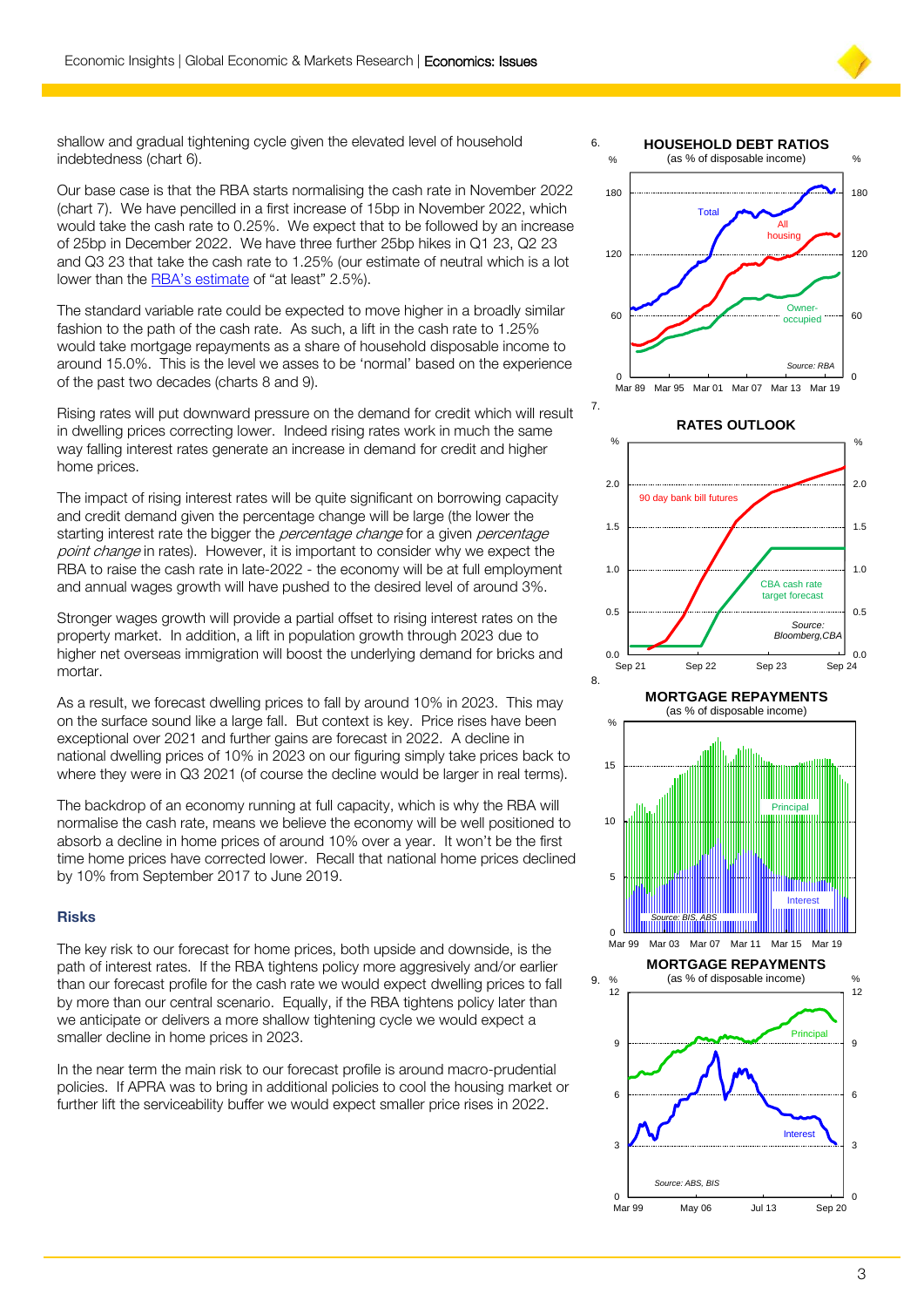

# **Economic Insights Disclaimer**

# NOT INVESTMENT RESEARCH

Global Economic & Markets Research (GEMR) has prepared this report. GEMR is a business unit of Commonwealth Bank of Australia ABN 48 123 123 124 AFSL 234945 (Bank). References to the "Group" are to the Bank and its subsidiaries (including Commonwealth Securities Limited ABN 60 067 254 300 AFSL 238814, Commonwealth Australia Securities LLC and CBA Europe Ltd) and includes the directors, employees and representatives of the Bank and its subsidiaries.

#### No reliance

#### This report is not investment research and nor does it purport to make any recommendations. Rather, this report is for informational purposes only and is not to be relied upon for any investment purposes.

This report has been prepared without taking into account your objectives, financial situation (including your capacity to bear loss), knowledge, experience or needs. This report is not to be construed as an act of solicitation, or an offer, to buy or sell any financial products, or as a recommendation and/or investment advice. You should not act on the information contained in this report. To the extent that you choose to make any investment decision after having read this report you should not rely on it but consider its appropriateness and suitability to your own objectives, financial situation and needs, and, if appropriate, seek professional or independent financial advice, including tax and legal advice.

The Bank believes that the information contained in this report is correct, and any opinions, conclusions or recommendations made are reasonably held and are based on the information available at the time of its compilation. However, the Bank does not make, nor provide, any representation or warranty, either expressed or implied, as to the accuracy, reliability or completeness of any statement made in this report or its suitability to your needs. Any opinions, conclusions or recommendations made in this report are subject to change without notice and may differ, or be contrary, to the opinions, conclusions or recommendations expressed elsewhere by the Bank, or any member of the Group. The Bank is under no obligation to update, or keep current, the information contained in this report.

The information provided in this report may also include information that is indicative of what the expected outcomes might be, based on assumed facts that are contemplated in this report, and should not be relied upon. Any reliance on this information is at your own risk.

All material presented in this report, unless specifically indicated otherwise, is under copyright of the Bank. None of the material, nor its content, nor any copy of it, may be altered in any way, transmitted to, copied or distributed to any other party, without the prior written permission of the Bank.

#### Forward-Looking Statements, Valuations, Projections and Forecasts

This report may contain statements that are not purely historical in nature, but are 'forward-looking statements'. Such statements are, or will be, based upon certain assumptions. Actual events are difficult to predict and are beyond the control of the Bank. There can be no assurance that any estimated returns or projections can be realised. Past performance is not a reliable indicator of future performance.

Any valuations, projections and forecasts contained in this report are based on a number of assumptions and estimates and are subject to contingencies and uncertainties. The inclusion of any such valuations, projections and forecasts in this report should not be regarded as a representation or warranty by or on behalf of the Group or any person or entity within the Group that such valuations, projections and forecasts or their underlying assumptions and estimates will be met or realised.

#### Liability Disclaimer

The Group does not accept any liability for any loss or damage arising out of any error or omission in or from the information provided, or arising out of the use of all or any part of this report.

#### Data of the Bank

Any reference made to the term 'CBA data' means the proprietary data of the Bank that is sourced from the Bank's internal systems and may include, but is not limited to, credit card transaction data, merchant facility transaction data and applications for credit. The Bank takes reasonable steps to ensure that its proprietary data is accurate as at the time of compilation of this report.

This report may be based on CBA Data. The Institutional Banking & Markets Data (IB&M Data) team within the Bank provides raw data that may directly or indirectly relate to the themes that have been selected for coverage by the Chief Economist of GEMR. The IB&M Data team is subject to the same personal conflict requirements and trading restrictions as the GEMR team, and individuals are wall-crossed per report.

If applicable, any statistical data included in this report only takes into account CBA data. The Bank makes no representation or warranty as to the completeness of the data, as it may not reflect all trends in the market. Any reliance on this information is at your own risk.

All customer data used, or represented, in this report is anonymised and aggregated before analysis and is used, and disclosed, in accordance with the [Group's Privacy Policy](https://www.commbank.com.au/support/privacy/privacy-policy.html).

In certain circumstances Economic Insights reports may be viewed in advance of publication by the Bank's Marketing and Communications team in order to produce infographics for the report. The Economic Insights report will only be provided to the Bank's Marketing and Communications team in accordance with the Bank's conflicts management, confidentiality, information barrier policies and procedures, and trading restrictions.

#### Bank may act as a Market Maker

In the case of certain products, the Bank or one of its related bodies corporate is or may be the only market maker. Financial markets products have an element of risk. The level of risk varies depending on a product's specific attributes and how it is used. The Bank will enter into transactions on the understanding that the customer has:

- i. Made his/her own independent decision to enter into the transaction;<br>ii. Determined that the transaction is appropriate;
- Determined that the transaction is appropriate;
- iii. Ensured he/she has the knowledge to evaluate and capacity to accept the terms, conditions and risks; and<br>iv. Short relying on any communication (including this report) from the Bank as advice.
- Is not relying on any communication (including this report) from the Bank as advice.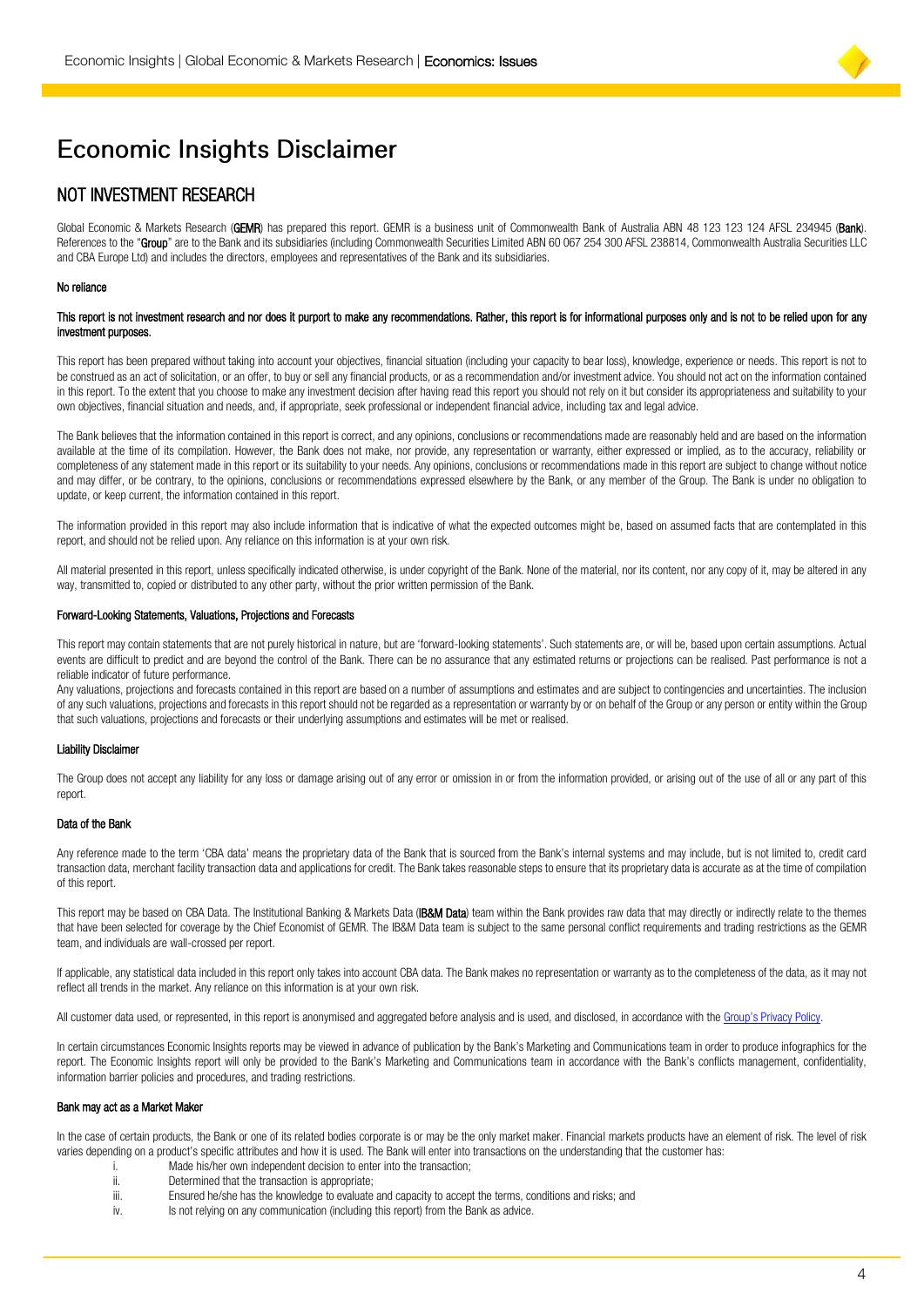

#### Analyst Certification and Disclaimer

Each GEMR Analyst primarily responsible for the content of this report, in whole or in part, confirms that with respect to each security or issuer that the GEMR Analyst covered in this report:

i. All of the views expressed accurately reflect his/her personal views about those securities or issuers; and<br>ii No part of his/her compensation was is or will be directly or indirectly related to the specific recomme No part of his/her compensation was, is, or will be, directly or indirectly, related to the specific recommendations or views expressed by that GEMR Analyst in the report.

Each GEMR Analyst responsible for the preparation of this report may interact with the Bank's trading desk personnel, sales personnel and other constituents for the purpose of gathering, synthesizing, and interpreting market information to form an independent view. Each GEMR Analyst responsible for the preparation of this report may not hold, or trade in, securities that are the subject of this report or where they have offered a recommendation. Each GEMR Analyst must disclose, and receive approval, for all outside business interests from Compliance and the Head of GEMR prior to commencing the activity or within a week of joining the Group. The compensation of each GEMR Analyst involved in the preparation of this report is determined exclusively by GEMR management and senior Global Markets management (not including investment banking).

### Conflicts of Interest

The Group may from time to time hold long or short positions in, and buy or sell, securities or derivatives that are referred to in this report. The Group may also engage in transactions in a manner that is inconsistent with the recommendations contained in this report. Directors or employees of the Group may serve or may have served as officers or directors of the subject company of this report.

Fees

Unless agreed separately, the Bank does not charge any fees for any information provided in this report. You may be charged fees in relation to the financial products or other services the Bank provides. Applicable fees are set out in the relevant Financial Services Guide (FSG), relevant Product Disclosure Statement (PDS), relevant Terms & Conditions, and/or relevant contract.

#### Additional Information

This report is not directed to, nor is it intended for distribution to or use by, any person or entity, who is a citizen or resident of, or located in, any locality, state, country or jurisdiction where such distribution, publication availability or use would be contrary to any applicable laws or regulations, or would subject any entity within the Group to any registration or licencing requirement within such jurisdiction.

#### **Complaints**

.

If you have a complaint, the Bank's dispute resolution process can be accessed on 13 22 21 when in Australia, and +61 2 9841 7000 from overseas.